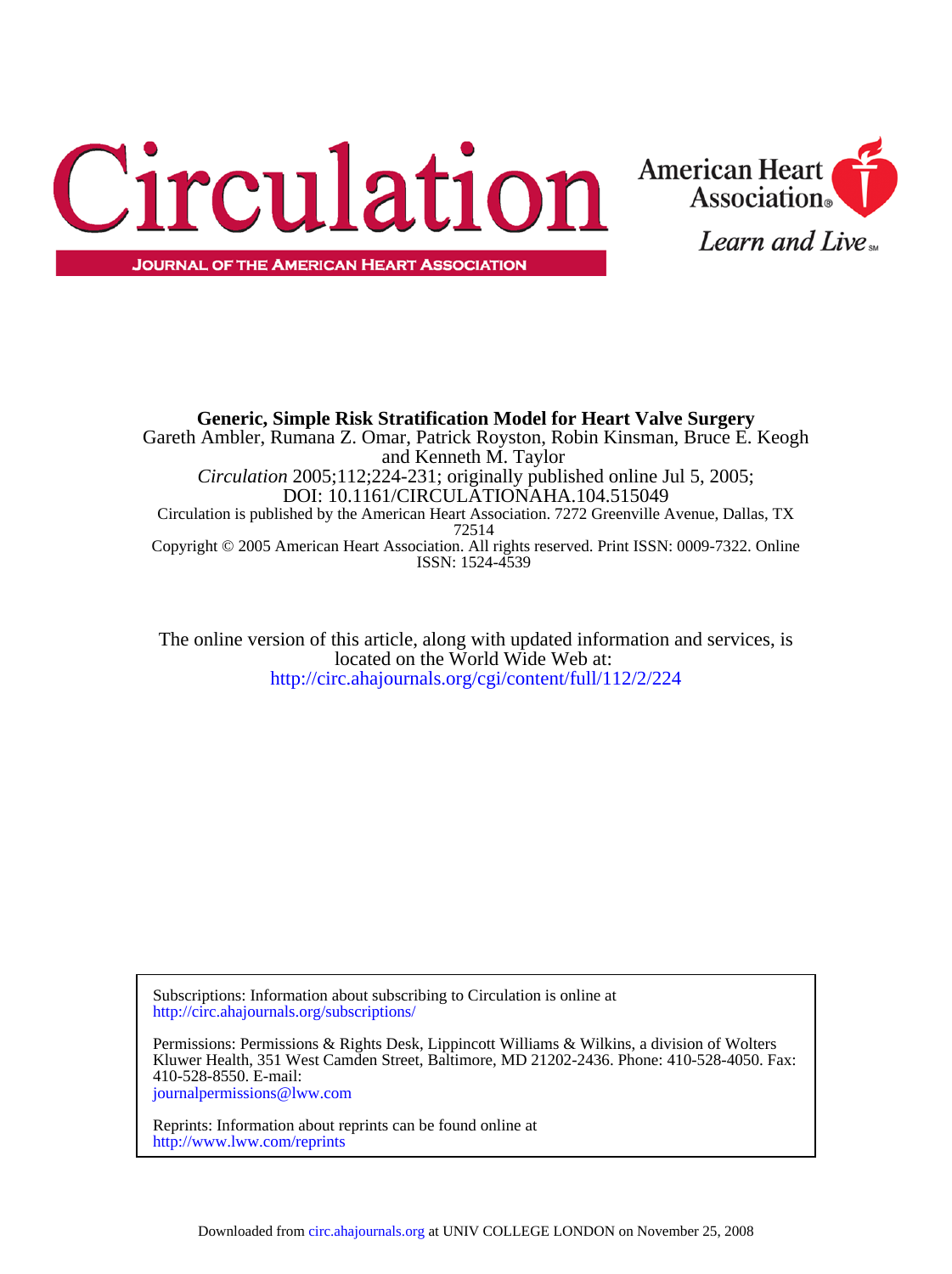# **Generic, Simple Risk Stratification Model for Heart Valve Surgery**

Gareth Ambler, PhD; Rumana Z. Omar, PhD; Patrick Royston, DSc; Robin Kinsman, PhD; Bruce E. Keogh, FRCS; Kenneth M. Taylor, FRCS

- *Background*—Heart valve surgery has an associated in-hospital mortality rate of 4% to 8%. This study aims to develop a simple risk model to predict the risk of in-hospital mortality for patients undergoing heart valve surgery to provide information to patients and clinicians and to facilitate institutional comparisons.
- *Methods and Results*—Data on 32 839 patients were obtained from the Society of Cardiothoracic Surgeons of Great Britain and Ireland on patients who underwent heart valve surgery between April 1995 and March 2003. Data from the first 5 years  $(n=16 679)$  were used to develop the model; its performance was evaluated on the remaining data  $(n=16 160)$ . The risk model presented here is based on the combined data. The overall in-hospital mortality was 6.4%. The risk model included, in order of importance (all *P*<0.01), operative priority, age, renal failure, operation sequence, ejection fraction, concomitant tricuspid valve surgery, type of valve operation, concomitant CABG surgery, body mass index, preoperative arrhythmias, diabetes, gender, and hypertension. The risk model exhibited good predictive ability (Hosmer-Lemeshow test,  $P=0.78$ ) and discriminated between high- and low-risk patients reasonably well (receiveroperating characteristics curve area, 0.77).
- *Conclusions*—This is the first risk model that predicts in-hospital mortality for aortic and/or mitral heart valve patients with or without concomitant CABG. Based on a large national database of heart valve patients, this model has been evaluated successfully on patients who had valve surgery during a subsequent time period. It is simple to use, includes routinely collected variables, and provides a useful tool for patient advice and institutional comparisons. **(***Circulation***. 2005;112: 224-231.)**

**Key Words:** mortality **n** prognosis **n** risk factors **n** surgery **n** valves

The profile of cardiac surgical practice is changing. The number of patients undergoing CABG surgery is static or falling in the United Kingdom, whereas the proportion and number of patients requiring surgery for valvular heart disease is increasing.1 Approximately 275 000 heart valve operations are carried out annually worldwide,<sup>2</sup> with  $>9000$ carried out in the United Kingdom alone.1 Heart valve surgery has an associated short-term mortality of 4% to 8%, which is at least twice that of CABG surgery in the United Kingdom, United States, and Europe.<sup>1,3–6</sup> The growth in valve surgery, higher operative mortality, and increased public, political, and professional interest in comparative outcome measures have encouraged us to explore a model based on UK data.

Over the last 2 decades, several risk models have been proposed to predict the risk of short-term mortality after cardiac surgery on the basis of the patients' preoperative characteristics.7–10 However, most of these models have been developed for CABG surgery. Although some studies have investigated potential predictors of short-term mortality after heart valve surgery,<sup>3,11-13</sup> there are few risk models specifically for heart valve patients.4,6,14 We propose a simple, generic risk model that may be used to predict in-hospital mortality for patients undergoing heart valve surgery with or without concomitant CABG surgery. The aims of the risk model are to provide information to clinicians and patients about the risk of in-hospital mortality after surgery and to facilitate a fairer comparison of institutional performance.

### **Methods**

## **Protocol Preparation**

Before starting the modeling process, we prepared a protocol that outlined the various steps to be undertaken in developing and validating the model. The protocol specified the clinical aims of the risk model, a list of potential predictors for in-hospital mortality, exclusion criteria for patients, and all statistical methods to be used.

© 2005 American Heart Association, Inc.

*Circulation* **is available at http://www.circulationaha.org DOI: 10.1161/CIRCULATIONAHA.104.515049**

Downloaded from [circ.ahajournals.org](http://circ.ahajournals.org) at UN**IV** COLLEGE LONDON on November 25, 2008

Received October 19, 2004; revision received February 25, 2005; accepted March 28, 2005.

From the Department of Statistical Science, University College (G.A., R.Z.O., P.R.); Medical Statistics Unit, R&D Directorate, University College London Hospitals NHS Trust (G.A., R.Z.O.); MRC Clinical Trials Unit (P.R.); for the Society of Cardiothoracic Surgeons of Great Britain and Ireland (R.K., B.E.K.); and Department of Cardiac Surgery, NHLI Division, Imperial College School of Medicine, Hammersmith Hospital (K.M.T.), London, UK.

Correspondence to Professor K.M. Taylor, Department of Cardiac Surgery, NHLI Division, Imperial College School of Medicine, Hammersmith Hospital, Du Cane Road, London W12 0NN UK. E-mail k.m.taylor@ic.ac.uk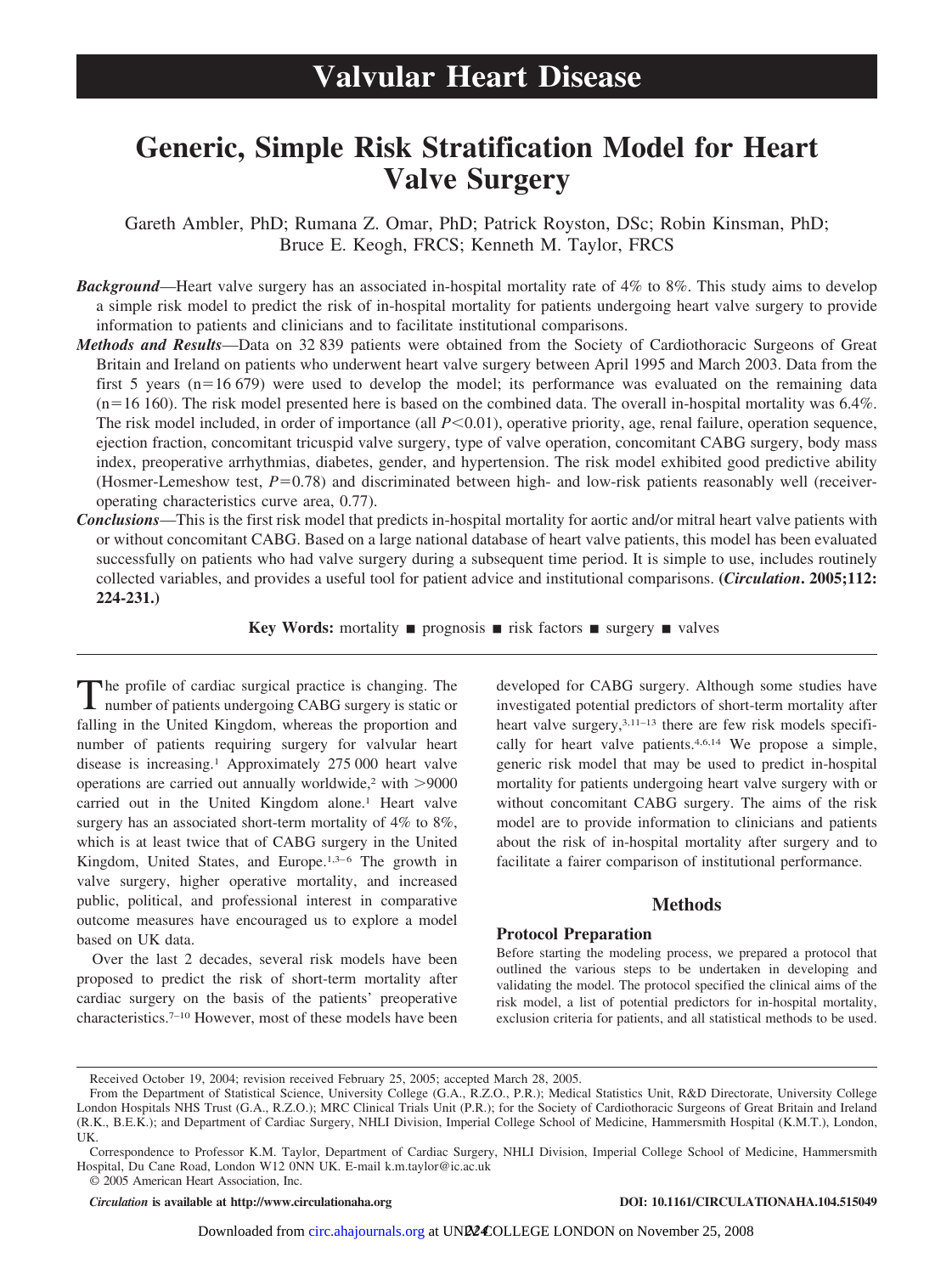#### **Patients**

All patients in the database of the Society of Cardiothoracic Surgeons of Great Britain and Ireland (SCTS) who underwent aortic and/or mitral heart valve surgery, both repair and replacement, from April 1995 to March 2003 were considered for inclusion. Because valvular disorders more commonly affect the aortic and mitral valves,15 we did not consider patients who had only pulmonary and/or tricuspid valve surgery to avoid computational problems associated with small numbers. Salvage patients also were not considered. The clinical outcome considered was in-hospital mortality, defined as the patient's status at discharge after the operation.

The procedures used to collect these data are described in SCTS reports.1 Briefly, these data are supplied by participating centers and are subject to internal data consistency checks. Additionally, 10% of case notes for patients undergoing coronary surgery were subject to independent scrutiny.16 This scrutiny revealed accurate reporting of in-hospital deaths and good correlation between case note risk factors and those recorded in the database, with both completeness and accuracy improving over time. More recently, the vital status of 16 000 patients undergoing valve and/or coronary surgery was obtained from the Office of National Statistics. We found that the outcome status (dead or alive) of only 2 patients was coded inaccurately.

The following preoperative patient characteristics were chosen in advance as candidate predictors from clinical knowledge and previous research3,4,11–13: age, gender, body mass index (BMI), number and position of implanted heart valves, hypertension (no/yes; treated or blood pressure  $>140/90$  mm Hg), diabetes (no/yes; managed by diet, oral therapy, or insulin), renal failure (none or functioning transplant/creatinine  $>$  200  $\mu$ moL/dialysis dependency), respiratory disease (no/chronic obstructive pulmonary disease), ejection fraction  $(<$ 30%/30% to 50%/ $>$ 50%), arrhythmias (no/atrial fibrillation or heart block/ventricular tachycardia or fibrillation), active endocarditis (no/yes), operative priority (elective/urgent/emergency), operation sequence (previous sternotomy; first/second/third or more), concomitant CABG surgery (no/yes), concomitant tricuspid surgery (no/yes), valve regurgitation or stenosis (no/yes), left ventricular end-diastolic pressure and pulmonary artery wedge pressure, and aortic valve gradient.

The categorization used for ejection fraction, creatinine level, and blood pressure were based on the coding used by the SCTS.

We split the data into development (training) and validation (test) data sets. The development data included all operations within the first 5 years; the validation data included the rest. To ensure reliability of data, we excluded patients who had missing information on key predictors: age, gender, operation sequence, and number and position of implanted heart valves. In addition, patients were excluded from the development data if they were missing information on 3 of the remaining predictors. Any predictor recorded for -50% of patients in the development data was not included in the modeling process, resulting in the exclusion of left ventricular end-diastolic pressure, pulmonary artery wedge pressure, aortic valve gradient, and active endocarditis. Patients were excluded from the validation data if they had missing information on any of the predictors in the risk model.

We initially developed a single risk model for both aortic and mitral valve surgery because it would be easier to apply in practice. To investigate whether the importance of particular predictors varied by type of operation, we compared this model with separate valve-specific risk models. The latter also included valve-specific factors, regurgitation, and stenosis.

#### **Model Development**

To investigate whether exclusions of patients as a result of missing data had introduced any bias, we compared the key preoperative characteristics of patients excluded from the study with those included. Any remaining missing predictor values in the development data were imputed by use of multiple imputation techniques.17,18 Five different imputed data sets were created.

We developed the risk model using a logistic regression model fitted with generalized estimating equations (GEE) methodology19 to adjust for clustering of patients within institutions.20 An exchangeable correlation structure was used to apply the GEE methodology. This methodology assumes that pairwise correlations between patients within the same institution are equal, whereas patients from different institutions are independent. The logistic model was fitted to each of the 5 imputed data sets, and the 5 sets of results were combined to give overall regression coefficients and confidence intervals.17

We selected the predictors for the risk model using a backwards elimination strategy<sup>21</sup> with a statistical significance level of 5%. We included year of surgery in the model to adjust for changes that may occur in in-hospital mortality over the 5-year period in the development data. Fractional polynomials were used to explore presence of nonlinear relationships of the continuous predictors of age, BMI, and year to outcome and to suggest possible categorization of these predictors.22

We converted the regression coefficients to integer scores to make the risk model easier to use in practice. The scale factor required for this transformation was found via a grid search so that as much of the predictive accuracy of the original logistic model was retained. We assessed this by calculating the correlation between the predicted log odds from the original and simplified models (risk score). We performed the goodness of fit and validation exercises using the risk scores, with the year effect adjusted for the latest year in the development data (2000).

The goodness of fit of the model in the development data was assessed with the Hosmer-Lemeshow (H-L) test.23 This assesses the agreement between observed and predicted mortality typically within 10 equal-sized groups (deciles) based on the predicted risk of mortality. We plotted the observed and predicted log odds in these groups to ascertain whether the risk model predicted mortality correctly.

#### **Model Validation**

We adopted an external validation approach<sup>21</sup> to evaluate the performance of the model and used the H-L test to assess the agreement between the observed and predicted mortality in the validation data. We used clinically relevant risk groups based on predicted mortality defined by the cut points of  $2.5\%, 5\%, 10\%$ , and  $20\%$  used in other studies.<sup>3,24</sup> Accurate predictions of mortality within each of these risk groups would suggest that the risk model is suitable for use for patient advice for all (low- to high-risk) patients.

We also investigated the agreement between the total observed and predicted mortality within each institution in the validation data. For each institution, we predicted the number of deaths from the risk model, and using the binomial distribution, we constructed an interval within which we would expect the observed number of deaths to lie 95% of the time. We then considered whether the observed number of deaths lay within this interval.

The receiver-operating characteristics (ROC) curve area was used as a measure of how well the model discriminated between patients with high and low risks of mortality.<sup>25</sup> A reasonably high ROC area suggests that the model may be used to rank patients into treatment groups to facilitate treatment management.

#### **Risk Model**

The final step, after a successful validation exercise, was to combine the development and validation data, refit the logistic risk model using all the data, and derive the final risk score.<sup>21</sup> The risk score is presented for the latest year in the combined data (2003); no adjustment should be necessary for patients who had surgery at subsequent time periods.

All statistical analyses were carried out with the STATA statistical software.26

#### **Results**

#### **Characteristics**

Initially, our data set consisted of 42 052 patients. However, 2724 patients were excluded from the development data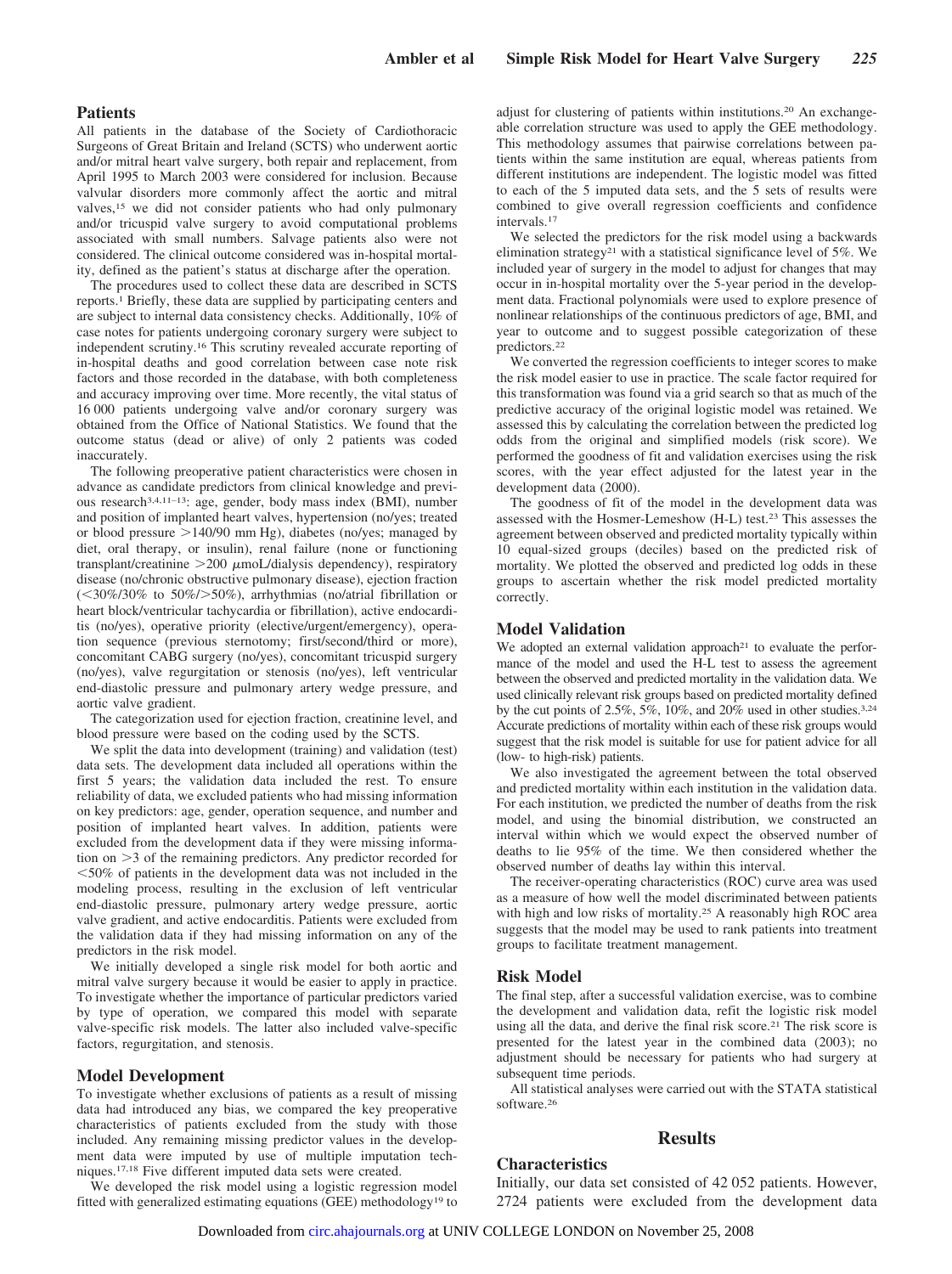| <b>TABLE 1. In-Hospital Mortality by Type of Valve Surgery for</b> |
|--------------------------------------------------------------------|
| <b>Development and Validation Data</b>                             |

| Operative Category       | Development, %<br>(% mortality)<br>$(n=16 679)$ | Validation, %<br>(% mortality)<br>$(n=16 160)$ |
|--------------------------|-------------------------------------------------|------------------------------------------------|
| Aortic valve             | 42.0 (4.9)                                      | 39.9(3.7)                                      |
| Mitral valve             | 21.3(7.1)                                       | 20.1(5.1)                                      |
| Aortic and mitral        | 4.7(11.0)                                       | 5.1(8.6)                                       |
| Aortic valve + $CABG$    | 22.2(7.9)                                       | 24.6(7.1)                                      |
| Mitral valve $+$ CABG    | 8.6(11.7)                                       | 8.8(9.2)                                       |
| Aortic and mitral + CABG | 1.2(12.8)                                       | 1.5(15.5)                                      |
| <b>Overall</b>           | 100.0 (7.0)                                     | 100.0(5.7)                                     |

because they were missing  $\geq 1$  key predictors, with another 1476 patients excluded because they had  $>3$  predictors missing. In total, 5013 patients were excluded from the validation data because they were missing information on predictors in the proposed risk model. The final study sample comprised of 32 839 patients from 30 institutions. The excluded patients had an overall in-hospital mortality of 6.9% and a mean age of 65.5 years (SD, 12.5 years), 40.7% were female, and 63.9% and 29.6% had isolated aortic and isolated mitral valve operations, respectively. The included patients had 6.4% mortality and a mean age of 64.8 years (SD, 12.3) years), 41.6% were female, and 64.4% and 29.4% had isolated aortic and isolated mitral valve operations. These values suggest that our exclusion criteria have not caused any important clinical bias.

The proportion of patients by valve operation and the associated mortality are presented in Table 1. A total of 2089 deaths (6.4%) were observed. Aortic valve surgery was more common and was associated with a lower crude mortality than mitral valve surgery. About 2% of the patients had concomitant tricuspid valve procedure at the time of aortic and/or mitral valve surgery, and a very small percentage (0.5%) of patients had concomitant pulmonary valve surgery. The development and validation data have a similar breakdown by types of valve surgery, but there is lower overall mortality in the validation data. This could be due partly to improvements in surgical procedure and postoperative care over the time period studied.

The preoperative characteristics (predictors) of the patients are summarized in Table 2. The patients in the 2 data sets are similar, although hypertension and high BMI are more prevalent in the validation data and high creatinine levels are more prevalent in the development data. Table 2 also shows the percentage missing for each predictor. The 3 predictors that required the most imputation in the development data were arrhythmias (32.3% missing) and renal (14.1%) and respiratory (11.8%) disease.

#### **Model Development**

Respiratory diseases was the only predictor dropped by the backward elimination algorithm  $(P=0.35)$ . The odds ratios (ORs) for the remaining predictors are shown in Table 3. Rounding the regression coefficients to integer scores resulted in little loss of predictive accuracy; the correlation between the predicted log odds before and after the simplification exceeded 0.99. However, the H-L test suggested that the risk model did not fit the development data well (*P*-0.001; Figure 1a); it overpredicted risk of mortality for the low-risk patients and underpredicted mortality for the higher-risk group. Therefore, the model was recalibrated by considering possible transformations for the predicted log odds; an exponential function was found to be appropriate. This recalibration greatly improved the fit of the model (HL test,  $P=0.59$ ; Figure 1b).

#### **Model Validation**

A more stringent validation exercise was performed by examining the ability of the model to make accurate predictions for a subsequent group of patients not used for its development. The risk model predicted mortality in the validation data accurately (Table 4), despite the lower observed mortality (Table 1). Additionally, the model predicted mortality well within each clinical risk group (H-L test,  $P=0.78$ ; Table 4).

A plot of the total observed and predicted mortality is shown for the institutions in Figure 2, with 95% intervals placed around the predicted values. There are fewer institutions because the risk model could not be applied to 5 of the institutions: One did not contribute validation data and 4 had missing information on arrhythmias. The plot shows that observed mortality lies within the range predicted by the model for 18 of the 25 institutions. This type of plot may be used to identify institutions with unexpectedly low or high mortality, perhaps caused by unmeasured patient or institutional characteristics.

The area under the ROC curve was 0.77 (95% CI, 0.76 to 0.79), which suggests that the risk model has reasonable discriminatory ability and may be used to stratify patients into risk groups for treatment management.

To examine whether a single risk model is appropriate for patients undergoing different types of valve operations listed in Table 1, we examined the performance of the model for patients divided into subgroups according to their operation type. The aortic and mitral patients, with and without CABG, were combined to avoid problems with small numbers. We used the same clinical risk groups as before but combined the 2 higher-risk groups to avoid problems with small numbers. Figure 3 demonstrates good agreement between the observed and predicted mortality for patients for all operation types, suggesting that a single risk model is appropriate. The H-L test results and ROC areas (Table 5) also suggest good calibration and reasonable discrimination.

We also investigated whether the model was suitable for both patients who had had previous cardiac surgery and those who had not. The plots of observed and predicted mortality (Figure 4) and the corresponding H-L test values (Table 5) suggest that the model works very well for both groups of patients.

#### **Risk Model**

We then refitted the risk model after combining the development and validation data, derived risk scores (Table 6), and recalibrated the risk model. The highest risk scores were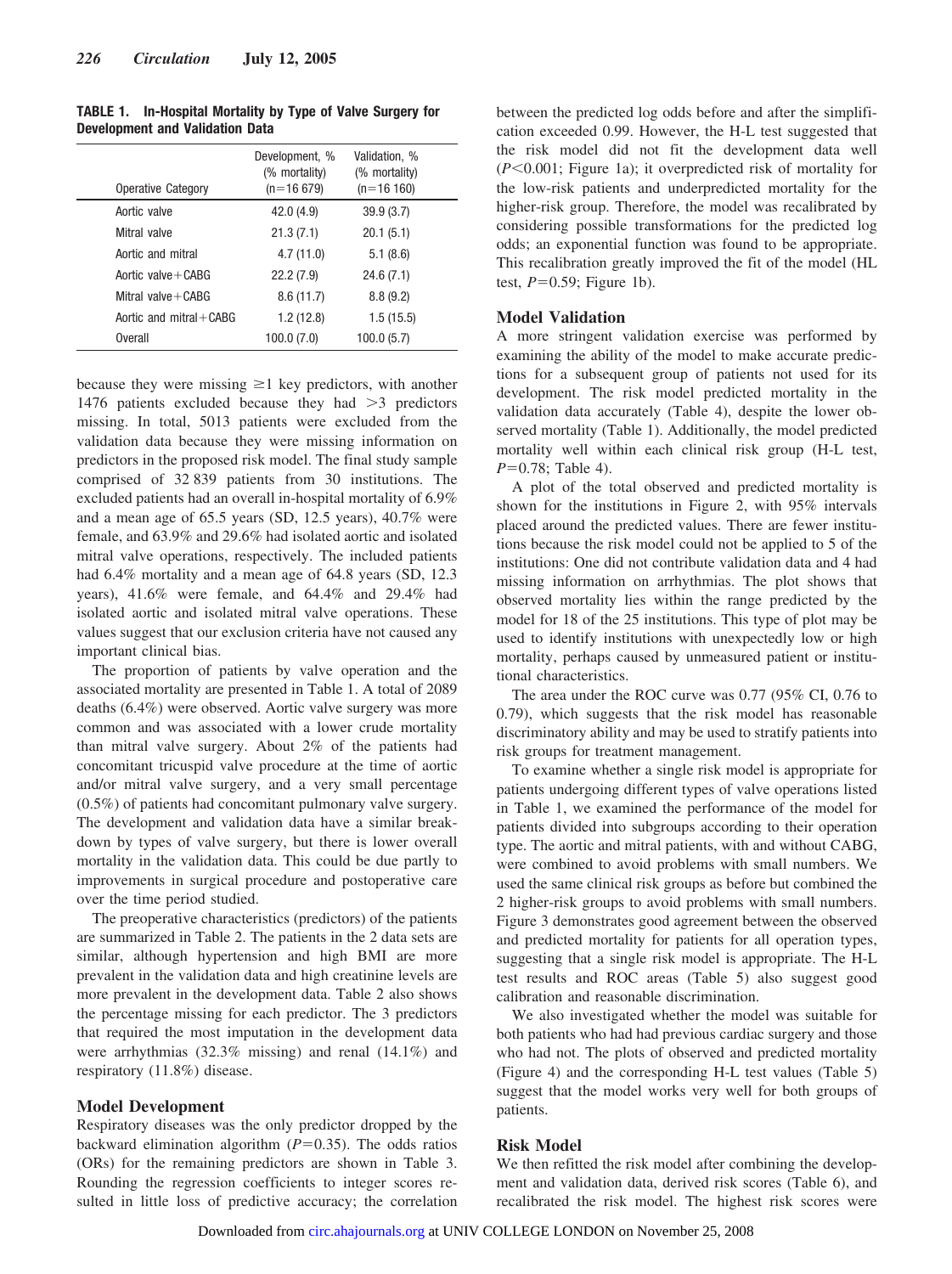| Predictor                | Development, %<br>(% mortality)<br>$(n=16679)$ | Validation, %<br>(% mortality)<br>$(n=16 160)$ |
|--------------------------|------------------------------------------------|------------------------------------------------|
| Age, y                   |                                                |                                                |
| $<$ 50                   | 11.0(3.9)                                      | 10.6(2.6)                                      |
| $50 - 59$                | 17.0(4.5)                                      | 14.8(3.7)                                      |
| $60 - 69$                | 33.2(6.2)                                      | 31.2(4.9)                                      |
| 70-79                    | 33.3(9.3)                                      | 35.8 (7.4)                                     |
| >79                      | 5.5(11.2)                                      | 7.6(9.7)                                       |
| Gender                   |                                                |                                                |
| Male                     | 58.3(6.3)                                      | 58.3(5.1)                                      |
| Female                   | 41.7 (7.9)                                     | 41.5 (6.6)                                     |
| BMI, kg/m <sup>2</sup>   |                                                |                                                |
| Underweight $(<20)$      | 10.0(10.5)                                     | 6.5(10.4)                                      |
| Normal (20-25)           | 36.8(7.5)                                      | 34.8(6.3)                                      |
| Overweight $(>25)$       | 48.7 (5.8)                                     | 58.8 (4.9)                                     |
| (Missing)                | 4.6(7.6)                                       | .                                              |
| Respiratory disease      |                                                |                                                |
| No                       | 83.7 (6.7)                                     | 91.4(5.4)                                      |
| <b>COPD</b>              | 4.6(9.2)                                       | 8.6(8.8)                                       |
| (Missing)                | 11.8(8.0)                                      | .                                              |
| Renal failure            |                                                |                                                |
| $No*$                    | 79.6 (5.5)                                     | 97.3(5.2)                                      |
| High creatininet         | 5.7(19.0)                                      | 1.9(24.3)                                      |
| <b>Dialysis</b>          | 0.7(26.8)                                      | 0.7(27.5)                                      |
| (Missing)                | 14.1(9.4)                                      | .                                              |
| Preoperative arrhythmias |                                                |                                                |
| No                       | 43.9(4.1)                                      | 75.3 (5.0)                                     |
| AF/heart block           | 21.6(10.0)                                     | 24.3(7.9)                                      |
| VT/VF                    | 2.3(8.5)                                       | 0.4(14.9)                                      |
| (Missing)                | 32.3(8.8)                                      | .                                              |
| Hypertension             |                                                |                                                |
| No                       | 68.2(6.5)                                      | 57.9 (5.2)                                     |
| Yes                      | 30.5(8.0)                                      | 42.1(6.5)                                      |
| (Missing)                | 1.3(10.6)                                      |                                                |
| <b>Diabetes</b>          |                                                |                                                |
| No                       | 91.1(6.6)                                      | 90.4(5.4)                                      |
| Yes                      | 7.6(11.2)                                      | 9.6(9.0)                                       |
| (Missing)                | 1.3(6.8)                                       | .                                              |
| Ejection fraction        |                                                |                                                |
| Good $(>50\%)$           | 59.0 (5.5)                                     | 68.0 (4.1)                                     |
| Fair (30%-50%)           | 25.5(8.5)                                      | 25.5(7.4)                                      |
| Poor $(<30\%)$           | 6.4(16.5)                                      | 6.5(16.1)                                      |
| (Missing)                | 9.1(5.2)                                       | .                                              |
| Priority                 |                                                |                                                |
| Elective                 | 70.4 (5.0)                                     | 74.9 (3.7)                                     |
| Urgent                   | 24.4 (9.4)                                     | 21.1(9.8)                                      |
| Emergency                | 4.5(24.5)                                      | 4.0(22.2)                                      |
| (Missing)                | 0.7(11.3)                                      |                                                |

#### **TABLE 2. In-Hospital Mortality by Preoperative Characteristics and Development and Validation Data**

#### **TABLE 2. Continued**

| Predictor                     | Development, %<br>(% mortality)<br>$(n=16679)$ | Validation, %<br>(% mortality)<br>$(n=16 160)$ |
|-------------------------------|------------------------------------------------|------------------------------------------------|
| Concomitant tricuspid surgery |                                                |                                                |
| No                            | 98.2(6.8)                                      | 97.4(5.5)                                      |
| Yes                           | 1.8(18.6)                                      | 2.6(14.4)                                      |
| Operation sequence            |                                                |                                                |
| First operation               | 85.9(6.2)                                      | 88.8 (5.0)                                     |
| Second operation              | 12.0(10.7)                                     | 9.4(11.3)                                      |
| Third or more                 | 2.1(17.1)                                      | 1.8(12.9)                                      |
| Year of operation             |                                                |                                                |
| 1995                          | 6.2(8.9)                                       |                                                |
| 1996                          | 11.2(7.9)                                      |                                                |
| 1997                          | 17.3(7.8)                                      |                                                |
| 1998                          | 23.9(6.8)                                      |                                                |
| 1999                          | 32.1(6.1)                                      | .                                              |
| 2000                          | 9.2(6.5)                                       | 21.7(6.2)                                      |
| 2001                          |                                                | 32.0(6.2)                                      |
| 2002                          |                                                | 36.8(5.1)                                      |
| 2003                          |                                                | 9.4(5.3)                                       |

COPD indicates chronic obstructive pulmonary disease; AF, atrial fibrillation; and VT/VF, ventricular tachycardia/ventricular fibrillation.

\*Includes functioning transplant.

 $\uparrow$ Creatinine > 200  $\mu$ mol/L.

associated with emergency priority, followed by age  $>79$ years, renal failure with dialysis, and  $\geq 2$  previous cardiac operations.

The total risk score for a patient can be related to the probability of death through the use of a lookup table (Table 7) or the following relationships: log odds= $1.36-1.75\times$ exp(1.45-0.0716 $\times$ S), and risk of in-hospital death  $(\%)=100/[1+exp(-\log \text{odds})]$ , where S is the sum of the risk scores for an individual patient.

### **Investigation of Additional Predictors**

Active endocarditis has been observed to be an important risk factor of mortality in some studies.4,11 Following our protocol, we excluded active endocarditis because information on this factor was missing for  $>50\%$  of patients. We did investigate, however, whether it had important prognostic value by developing a risk model using just those patients for whom it had been measured  $(n=9257)$ . The predictor was statistically significant  $(P<0.001)$ , but the OR of 1.73 (95%) CI, 1.45 to 2.07) does not classify active endocarditis as one of the stronger predictors (see Table 3). Furthermore, this risk model does not provide improved performance in the validation data as assessed by the ROC area and H-L test.

We also investigated whether the presence of stenosis or regurgitation is associated with mortality using valve-specific models. We developed 2 separate models for isolated aortic and isolated mitral valve patients for whom regurgitation and stenosis information was available. The predictor representing stenosis and/or regurgitation was not statistically significant for either aortic patients  $(P=0.15)$  or mitral patients  $(P=0.48)$ . These results agree with the findings of other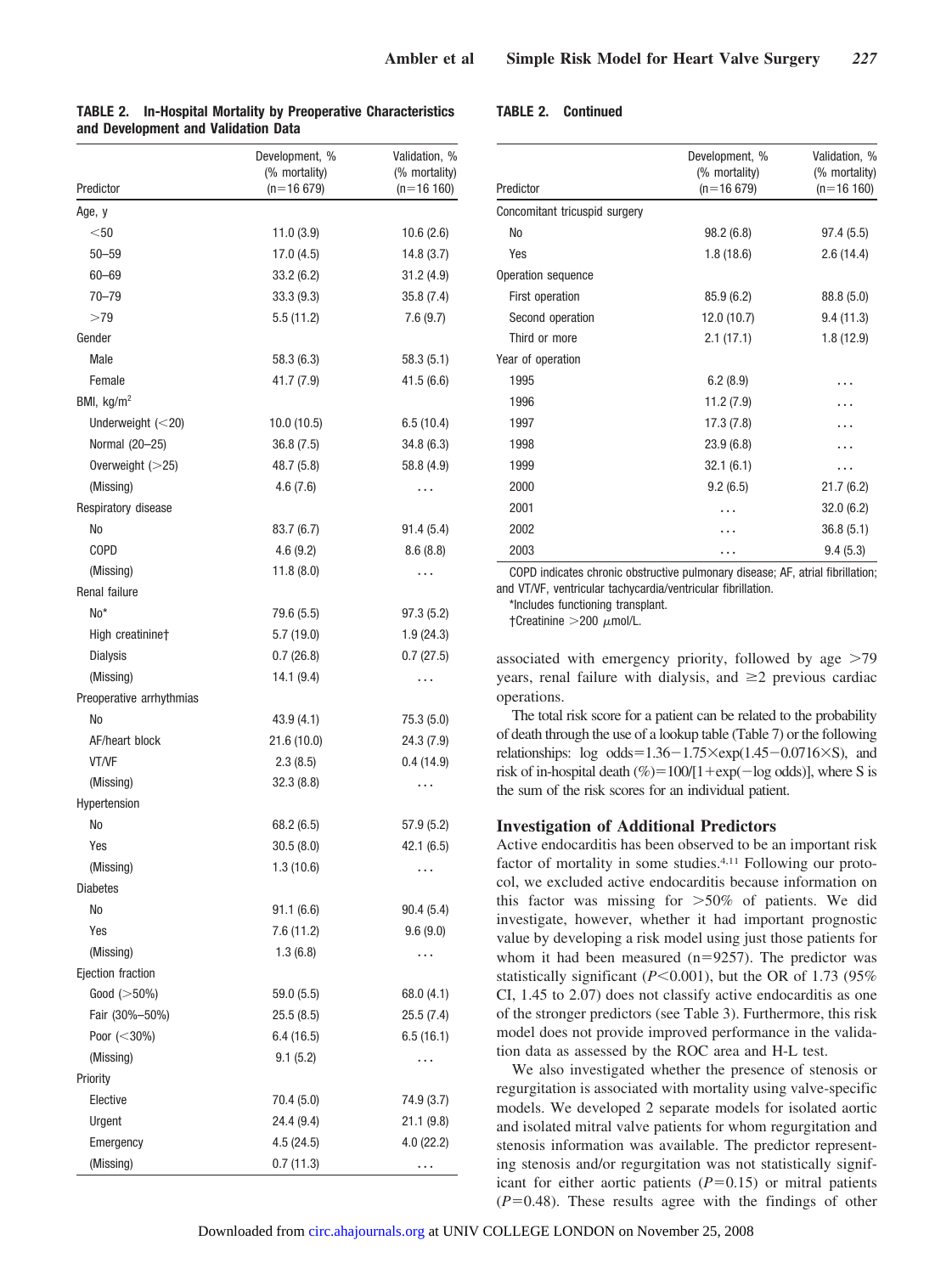**TABLE 3. ORs for Predictors in the Logistic Model**

| Age, y<br>1()<br>$50$<br>$1.10(0.78 - 1.54)$<br>50–59<br>$60 - 69$<br>$1.52(1.11 - 2.10)$<br>70-79<br>2.22 (1.60-3.07)<br>2.92 (2.00-4.28)<br>>79<br>Gender<br>1()<br><b>Male</b><br>$1.22$ $(1.09 - 1.37)$<br>Female<br>BMI, $kg/m2$<br>Underweight (<20)<br>$1.42(1.18 - 1.71)$<br>1()<br>Normal (20-25)<br>$0.90$ $(0.78 - 1.05)$<br>Overweight $(>25)$<br>Concomitant CABG surgery<br>No<br>1()<br><b>Yes</b><br>$1.54(1.35 - 1.76)$<br>Valve operation<br>Aortic<br>1()<br>$1.27(1.09 - 1.48)$<br>Mitral<br>Aortic and mitral<br>1.72 (1.25-2.36)<br>Concomitant tricuspid surgery<br>No<br>1()<br><b>Yes</b><br>1.94 (1.39-2.71)<br>Renal failure<br>$No*$<br>1()<br>$1.89(1.50 - 2.38)$<br>High creatininet<br><b>Dialysis</b><br>$3.00(1.68 - 5.35)$<br>Preoperative arrhythmias<br>N <sub>0</sub><br>1()<br>$1.58(1.31 - 1.90)$<br>AF/heart block<br>VT/VF<br>1.48 (1.00-2.20)<br>Hypertension<br>1()<br>No<br>$1.32(1.18 - 1.47)$<br>Yes<br><b>Diabetes</b><br>1()<br>No<br>1.30 (1.06-1.59)<br>Yes<br>Ejection fraction<br>1()<br>Good $(>50\%)$<br>Fair (30%-50%)<br>$1.20(1.04 - 1.39)$<br>Poor $(<30\%)$<br>$1.99(1.64 - 2.41)$<br>Priority of surgery<br>Elective<br>1()<br>1.63 (1.39-1.90)<br>Urgent<br>4.87 (3.78-6.26)<br>Emergency<br>Operation sequence<br>1()<br>First operation<br>Second operation<br>1.73 (1.53-1.96)<br>Third or more<br>2.80 (2.02-3.87)<br>Year<br>Per year<br>$0.95(0.89-1.02)$<br>Abbreviations as in Table 1.<br>*Includes functioning transplant. | Predictor | OR (95% CI) |
|---------------------------------------------------------------------------------------------------------------------------------------------------------------------------------------------------------------------------------------------------------------------------------------------------------------------------------------------------------------------------------------------------------------------------------------------------------------------------------------------------------------------------------------------------------------------------------------------------------------------------------------------------------------------------------------------------------------------------------------------------------------------------------------------------------------------------------------------------------------------------------------------------------------------------------------------------------------------------------------------------------------------------------------------------------------------------------------------------------------------------------------------------------------------------------------------------------------------------------------------------------------------------------------------------------------------------------------------------------------------------------------------------------------------------------------------------------------------------------------------------|-----------|-------------|
|                                                                                                                                                                                                                                                                                                                                                                                                                                                                                                                                                                                                                                                                                                                                                                                                                                                                                                                                                                                                                                                                                                                                                                                                                                                                                                                                                                                                                                                                                                   |           |             |
|                                                                                                                                                                                                                                                                                                                                                                                                                                                                                                                                                                                                                                                                                                                                                                                                                                                                                                                                                                                                                                                                                                                                                                                                                                                                                                                                                                                                                                                                                                   |           |             |
|                                                                                                                                                                                                                                                                                                                                                                                                                                                                                                                                                                                                                                                                                                                                                                                                                                                                                                                                                                                                                                                                                                                                                                                                                                                                                                                                                                                                                                                                                                   |           |             |
|                                                                                                                                                                                                                                                                                                                                                                                                                                                                                                                                                                                                                                                                                                                                                                                                                                                                                                                                                                                                                                                                                                                                                                                                                                                                                                                                                                                                                                                                                                   |           |             |
|                                                                                                                                                                                                                                                                                                                                                                                                                                                                                                                                                                                                                                                                                                                                                                                                                                                                                                                                                                                                                                                                                                                                                                                                                                                                                                                                                                                                                                                                                                   |           |             |
|                                                                                                                                                                                                                                                                                                                                                                                                                                                                                                                                                                                                                                                                                                                                                                                                                                                                                                                                                                                                                                                                                                                                                                                                                                                                                                                                                                                                                                                                                                   |           |             |
|                                                                                                                                                                                                                                                                                                                                                                                                                                                                                                                                                                                                                                                                                                                                                                                                                                                                                                                                                                                                                                                                                                                                                                                                                                                                                                                                                                                                                                                                                                   |           |             |
|                                                                                                                                                                                                                                                                                                                                                                                                                                                                                                                                                                                                                                                                                                                                                                                                                                                                                                                                                                                                                                                                                                                                                                                                                                                                                                                                                                                                                                                                                                   |           |             |
|                                                                                                                                                                                                                                                                                                                                                                                                                                                                                                                                                                                                                                                                                                                                                                                                                                                                                                                                                                                                                                                                                                                                                                                                                                                                                                                                                                                                                                                                                                   |           |             |
|                                                                                                                                                                                                                                                                                                                                                                                                                                                                                                                                                                                                                                                                                                                                                                                                                                                                                                                                                                                                                                                                                                                                                                                                                                                                                                                                                                                                                                                                                                   |           |             |
|                                                                                                                                                                                                                                                                                                                                                                                                                                                                                                                                                                                                                                                                                                                                                                                                                                                                                                                                                                                                                                                                                                                                                                                                                                                                                                                                                                                                                                                                                                   |           |             |
|                                                                                                                                                                                                                                                                                                                                                                                                                                                                                                                                                                                                                                                                                                                                                                                                                                                                                                                                                                                                                                                                                                                                                                                                                                                                                                                                                                                                                                                                                                   |           |             |
|                                                                                                                                                                                                                                                                                                                                                                                                                                                                                                                                                                                                                                                                                                                                                                                                                                                                                                                                                                                                                                                                                                                                                                                                                                                                                                                                                                                                                                                                                                   |           |             |
|                                                                                                                                                                                                                                                                                                                                                                                                                                                                                                                                                                                                                                                                                                                                                                                                                                                                                                                                                                                                                                                                                                                                                                                                                                                                                                                                                                                                                                                                                                   |           |             |
|                                                                                                                                                                                                                                                                                                                                                                                                                                                                                                                                                                                                                                                                                                                                                                                                                                                                                                                                                                                                                                                                                                                                                                                                                                                                                                                                                                                                                                                                                                   |           |             |
|                                                                                                                                                                                                                                                                                                                                                                                                                                                                                                                                                                                                                                                                                                                                                                                                                                                                                                                                                                                                                                                                                                                                                                                                                                                                                                                                                                                                                                                                                                   |           |             |
|                                                                                                                                                                                                                                                                                                                                                                                                                                                                                                                                                                                                                                                                                                                                                                                                                                                                                                                                                                                                                                                                                                                                                                                                                                                                                                                                                                                                                                                                                                   |           |             |
|                                                                                                                                                                                                                                                                                                                                                                                                                                                                                                                                                                                                                                                                                                                                                                                                                                                                                                                                                                                                                                                                                                                                                                                                                                                                                                                                                                                                                                                                                                   |           |             |
|                                                                                                                                                                                                                                                                                                                                                                                                                                                                                                                                                                                                                                                                                                                                                                                                                                                                                                                                                                                                                                                                                                                                                                                                                                                                                                                                                                                                                                                                                                   |           |             |
|                                                                                                                                                                                                                                                                                                                                                                                                                                                                                                                                                                                                                                                                                                                                                                                                                                                                                                                                                                                                                                                                                                                                                                                                                                                                                                                                                                                                                                                                                                   |           |             |
|                                                                                                                                                                                                                                                                                                                                                                                                                                                                                                                                                                                                                                                                                                                                                                                                                                                                                                                                                                                                                                                                                                                                                                                                                                                                                                                                                                                                                                                                                                   |           |             |
|                                                                                                                                                                                                                                                                                                                                                                                                                                                                                                                                                                                                                                                                                                                                                                                                                                                                                                                                                                                                                                                                                                                                                                                                                                                                                                                                                                                                                                                                                                   |           |             |
|                                                                                                                                                                                                                                                                                                                                                                                                                                                                                                                                                                                                                                                                                                                                                                                                                                                                                                                                                                                                                                                                                                                                                                                                                                                                                                                                                                                                                                                                                                   |           |             |
|                                                                                                                                                                                                                                                                                                                                                                                                                                                                                                                                                                                                                                                                                                                                                                                                                                                                                                                                                                                                                                                                                                                                                                                                                                                                                                                                                                                                                                                                                                   |           |             |
|                                                                                                                                                                                                                                                                                                                                                                                                                                                                                                                                                                                                                                                                                                                                                                                                                                                                                                                                                                                                                                                                                                                                                                                                                                                                                                                                                                                                                                                                                                   |           |             |
|                                                                                                                                                                                                                                                                                                                                                                                                                                                                                                                                                                                                                                                                                                                                                                                                                                                                                                                                                                                                                                                                                                                                                                                                                                                                                                                                                                                                                                                                                                   |           |             |
|                                                                                                                                                                                                                                                                                                                                                                                                                                                                                                                                                                                                                                                                                                                                                                                                                                                                                                                                                                                                                                                                                                                                                                                                                                                                                                                                                                                                                                                                                                   |           |             |
|                                                                                                                                                                                                                                                                                                                                                                                                                                                                                                                                                                                                                                                                                                                                                                                                                                                                                                                                                                                                                                                                                                                                                                                                                                                                                                                                                                                                                                                                                                   |           |             |
|                                                                                                                                                                                                                                                                                                                                                                                                                                                                                                                                                                                                                                                                                                                                                                                                                                                                                                                                                                                                                                                                                                                                                                                                                                                                                                                                                                                                                                                                                                   |           |             |
|                                                                                                                                                                                                                                                                                                                                                                                                                                                                                                                                                                                                                                                                                                                                                                                                                                                                                                                                                                                                                                                                                                                                                                                                                                                                                                                                                                                                                                                                                                   |           |             |
|                                                                                                                                                                                                                                                                                                                                                                                                                                                                                                                                                                                                                                                                                                                                                                                                                                                                                                                                                                                                                                                                                                                                                                                                                                                                                                                                                                                                                                                                                                   |           |             |
|                                                                                                                                                                                                                                                                                                                                                                                                                                                                                                                                                                                                                                                                                                                                                                                                                                                                                                                                                                                                                                                                                                                                                                                                                                                                                                                                                                                                                                                                                                   |           |             |
|                                                                                                                                                                                                                                                                                                                                                                                                                                                                                                                                                                                                                                                                                                                                                                                                                                                                                                                                                                                                                                                                                                                                                                                                                                                                                                                                                                                                                                                                                                   |           |             |
|                                                                                                                                                                                                                                                                                                                                                                                                                                                                                                                                                                                                                                                                                                                                                                                                                                                                                                                                                                                                                                                                                                                                                                                                                                                                                                                                                                                                                                                                                                   |           |             |
|                                                                                                                                                                                                                                                                                                                                                                                                                                                                                                                                                                                                                                                                                                                                                                                                                                                                                                                                                                                                                                                                                                                                                                                                                                                                                                                                                                                                                                                                                                   |           |             |
|                                                                                                                                                                                                                                                                                                                                                                                                                                                                                                                                                                                                                                                                                                                                                                                                                                                                                                                                                                                                                                                                                                                                                                                                                                                                                                                                                                                                                                                                                                   |           |             |
|                                                                                                                                                                                                                                                                                                                                                                                                                                                                                                                                                                                                                                                                                                                                                                                                                                                                                                                                                                                                                                                                                                                                                                                                                                                                                                                                                                                                                                                                                                   |           |             |
|                                                                                                                                                                                                                                                                                                                                                                                                                                                                                                                                                                                                                                                                                                                                                                                                                                                                                                                                                                                                                                                                                                                                                                                                                                                                                                                                                                                                                                                                                                   |           |             |
|                                                                                                                                                                                                                                                                                                                                                                                                                                                                                                                                                                                                                                                                                                                                                                                                                                                                                                                                                                                                                                                                                                                                                                                                                                                                                                                                                                                                                                                                                                   |           |             |
|                                                                                                                                                                                                                                                                                                                                                                                                                                                                                                                                                                                                                                                                                                                                                                                                                                                                                                                                                                                                                                                                                                                                                                                                                                                                                                                                                                                                                                                                                                   |           |             |
|                                                                                                                                                                                                                                                                                                                                                                                                                                                                                                                                                                                                                                                                                                                                                                                                                                                                                                                                                                                                                                                                                                                                                                                                                                                                                                                                                                                                                                                                                                   |           |             |
|                                                                                                                                                                                                                                                                                                                                                                                                                                                                                                                                                                                                                                                                                                                                                                                                                                                                                                                                                                                                                                                                                                                                                                                                                                                                                                                                                                                                                                                                                                   |           |             |
|                                                                                                                                                                                                                                                                                                                                                                                                                                                                                                                                                                                                                                                                                                                                                                                                                                                                                                                                                                                                                                                                                                                                                                                                                                                                                                                                                                                                                                                                                                   |           |             |
|                                                                                                                                                                                                                                                                                                                                                                                                                                                                                                                                                                                                                                                                                                                                                                                                                                                                                                                                                                                                                                                                                                                                                                                                                                                                                                                                                                                                                                                                                                   |           |             |
|                                                                                                                                                                                                                                                                                                                                                                                                                                                                                                                                                                                                                                                                                                                                                                                                                                                                                                                                                                                                                                                                                                                                                                                                                                                                                                                                                                                                                                                                                                   |           |             |
|                                                                                                                                                                                                                                                                                                                                                                                                                                                                                                                                                                                                                                                                                                                                                                                                                                                                                                                                                                                                                                                                                                                                                                                                                                                                                                                                                                                                                                                                                                   |           |             |
|                                                                                                                                                                                                                                                                                                                                                                                                                                                                                                                                                                                                                                                                                                                                                                                                                                                                                                                                                                                                                                                                                                                                                                                                                                                                                                                                                                                                                                                                                                   |           |             |
|                                                                                                                                                                                                                                                                                                                                                                                                                                                                                                                                                                                                                                                                                                                                                                                                                                                                                                                                                                                                                                                                                                                                                                                                                                                                                                                                                                                                                                                                                                   |           |             |
|                                                                                                                                                                                                                                                                                                                                                                                                                                                                                                                                                                                                                                                                                                                                                                                                                                                                                                                                                                                                                                                                                                                                                                                                                                                                                                                                                                                                                                                                                                   |           |             |
|                                                                                                                                                                                                                                                                                                                                                                                                                                                                                                                                                                                                                                                                                                                                                                                                                                                                                                                                                                                                                                                                                                                                                                                                                                                                                                                                                                                                                                                                                                   |           |             |
|                                                                                                                                                                                                                                                                                                                                                                                                                                                                                                                                                                                                                                                                                                                                                                                                                                                                                                                                                                                                                                                                                                                                                                                                                                                                                                                                                                                                                                                                                                   |           |             |
|                                                                                                                                                                                                                                                                                                                                                                                                                                                                                                                                                                                                                                                                                                                                                                                                                                                                                                                                                                                                                                                                                                                                                                                                                                                                                                                                                                                                                                                                                                   |           |             |
|                                                                                                                                                                                                                                                                                                                                                                                                                                                                                                                                                                                                                                                                                                                                                                                                                                                                                                                                                                                                                                                                                                                                                                                                                                                                                                                                                                                                                                                                                                   |           |             |
|                                                                                                                                                                                                                                                                                                                                                                                                                                                                                                                                                                                                                                                                                                                                                                                                                                                                                                                                                                                                                                                                                                                                                                                                                                                                                                                                                                                                                                                                                                   |           |             |

b) re-calibrated a) original  $\overline{1}$ Observed risk (log-odds)  $\tilde{c}$ ကု ဂု  $\frac{1}{3}$ -2  $-1$  $-5$ -3 -2 Predicted risk (log-odds)

**Figure 1.** Observed and predicted log odds of mortality in development data.

authors.6 Additionally, the valve-specific models did not offer any improvement in performance compared with the single model.

### **Discussion**

Heart valve surgery is the second-most-common type of cardiac surgery, accounting for 20% to 35% of all cardiac surgical procedures, with an in-hospital mortality of 4% to 8%.<sup>1,3–6</sup> Although several studies have investigated potential predictors of short-term mortality after heart valve surgery,3,11–13 there are few risk models specifically for heart valve patients that present all the information necessary for use in health institutions.4,6,14

Nowicki and colleagues<sup>6</sup> used 8943 patients from 8 New England medical centers to derive separate risk models for in-hospital mortality after isolated aortic valve and isolated mitral valve surgery and provided simplified risk scores complete with a lookup table. These models cannot be applied to patients undergoing multiple valve surgery. The models were validated on data used for their development; thus, it is unclear how well the risk models will perform in independent data or how accurate the simplified risk scores are compared with the original logistic models.

Edwards and colleagues<sup>4</sup> derived 2 risk models, one for isolated valve surgery and one for valve surgery plus CABG. Their outcome included in-hospital mortality and 30-day mortality if the patient had been discharged. Single imputa-

| TABLE 4.    | <b>Observed and Predicted Mortality Within Clinical</b> |  |  |
|-------------|---------------------------------------------------------|--|--|
| Risk Groups |                                                         |  |  |

| Risk Group   | Patients,<br>n | Observed<br>Mortality,<br>$n$ (%) | Predicted<br>Mortality,<br>$n$ (%) |
|--------------|----------------|-----------------------------------|------------------------------------|
| $< 2.5\%$    | 6020           | 80(1.3)                           | 84.3 (1.4)                         |
| 2.5% to 5.0% | 3594           | 129(3.6)                          | 134.9(3.8)                         |
| 5% to 10%    | 4056           | 283(7.0)                          | 287.0 (7.1)                        |
| 10% to 20%   | 1922           | 260 (13.5)                        | 272.3 (14.2)                       |
| $>20\%$      | 568            | 174 (30.6)                        | 161.7 (28.5)                       |
| Total        | 16 160         | 926(5.7)                          | 940.3 (5.8)                        |

\*Includes functioning transplant.

 $\uparrow$ Creatinine > 200  $\mu$ mol/L.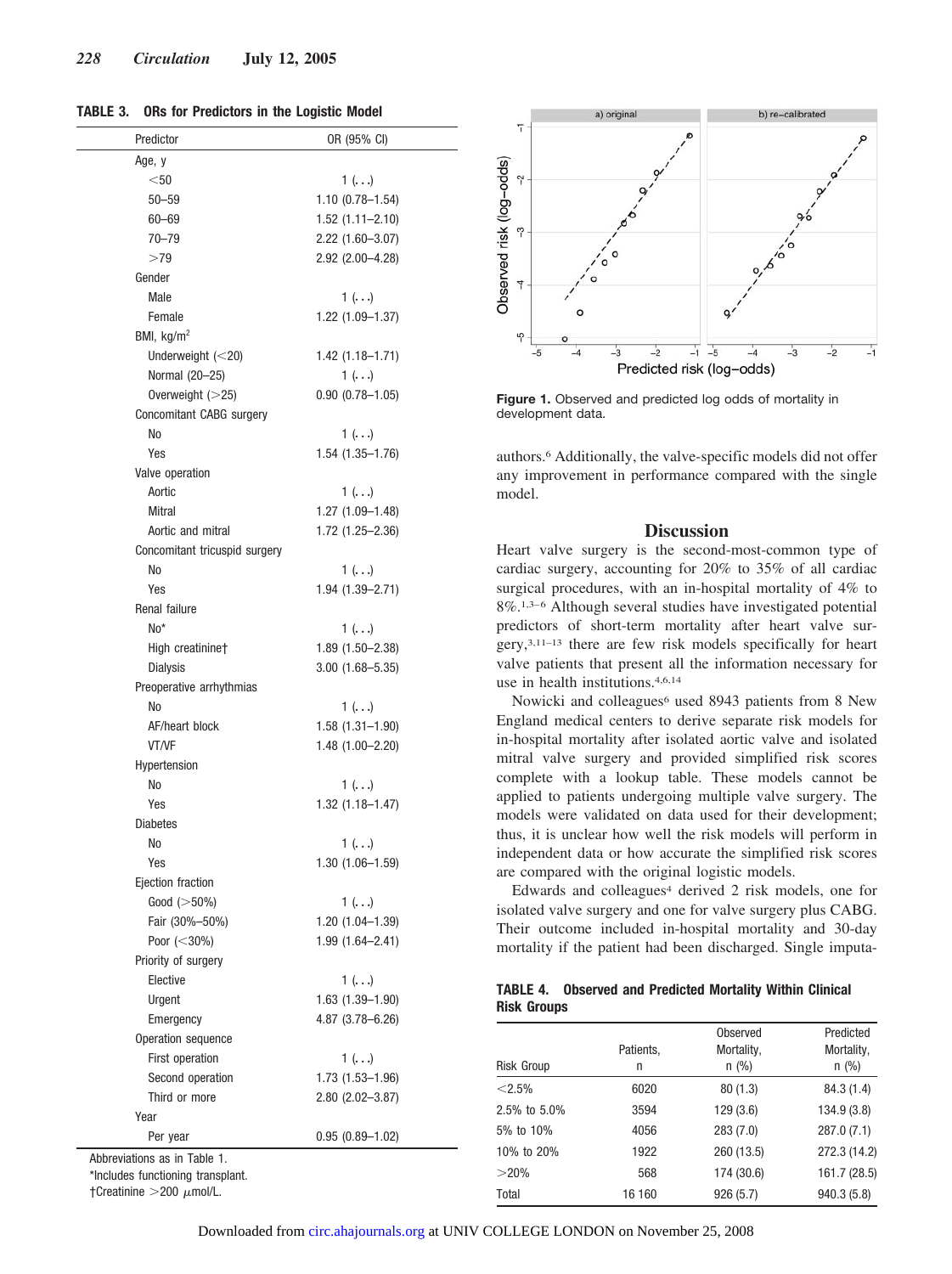

**Figure 2.** Total observed and predicted mortality by institution.

tion methods were used to handle missing data. This risk model is not in the public domain because the authors do not present all the information necessary to calculate the risk of death for a patient. Again, these models cannot be applied to patients undergoing multiple valve surgery.

Florath and colleagues, $14$  using 1400 patients from one institution in Germany, have developed a risk model for 30-day mortality after aortic valve surgery. The model also allows for concomitant CABG and mitral valve surgery. However the risk model was developed on a small data set, which may lead to overfitting.<sup>21</sup> Because the authors performed internal validation only, it is unclear how well the risk model will perform in independent data.

The aim of our work was to develop a single, simple risk model for heart valve patients that can be used to predict in-hospital mortality and facilitate better informed consent and fairer comparisons of institutional performance. We used a large national database consisting of 30 institutions (SCTS) and 32 502 patients to develop and validate the risk model.

We took into account the hierarchical nature of the data ie, patients clustered within institutions— by using logistic



**Figure 3.** Observed and predicted mortality by type of operation.

models based on GEE. The results proved to be somewhat different from those obtained with ordinary logistic regression, indicating that the correlation between patients within an institution should not be ignored in the modeling process. Shahian and colleagues<sup>20</sup> have previously suggested that risk modeling should incorporate the appropriate hierarchical nature to obtain correct statistical inferences.

Missing data were handled by use of multiple imputation techniques.17,18 This method allows the use of far more data than would be permitted through a complete case analysis and is superior to single imputation techniques.<sup>18</sup>

Our single risk model can be applied to patients undergoing aortic valve surgery, mitral valve surgery, or both, with or without concomitant CABG surgery. A single, generic model for all valves is arguably more useful because many institutions perform relatively small numbers of valve procedures. The validation results suggest that our single model is suitable for different types of operation.

Our proposed risk model identified age, BMI, gender, site of valve surgery, concomitant CABG and tricuspid valve surgery, renal failure, diabetes, hypertension, poor ejection fraction, arrhythmias, number of previous cardiac operations, and priority of surgery as important predictors of in-hospital mortality. The strongest predictors were operative priority, followed by renal failure, age, and operation sequence. These findings are supported by previous studies.3,4,6,11–13

Our risk model contains relatively few preoperative predictors,<sup>13</sup> all of which are routinely collected in most institu-

**TABLE 5. H-L Test Probability Values and ROC Area From Patient Subgroups**

| Subgroup                               | Patients, n | Deaths, n | $H-L$ $P$ | ROC Area (95% CI)      |
|----------------------------------------|-------------|-----------|-----------|------------------------|
| Aortic                                 | 6452        | 240       | 0.74      | $0.77(0.74 - 0.79)$    |
| Mitral                                 | 3254        | 167       | 0.09      | $0.81$ (0.78-0.84)     |
| $Aortic + CABG$                        | 3975        | 281       | 0.49      | $0.73$ $(0.70 - 0.77)$ |
| $MitraI + CABG$                        | 1419        | 130       | 0.61      | $0.71$ $(0.67 - 0.76)$ |
| Aortic $+$ mitral with or without CABG | 1060        | 108       | 0.73      | $0.72$ $(0.67 - 0.76)$ |
| No previous operation                  | 14 350      | 717       | 0.97      | $0.76$ $(0.75 - 0.78)$ |
| Previous operation                     | 1810        | 209       | 0.99      | $0.74(0.71 - 0.78)$    |

Downloaded from [circ.ahajournals.org](http://circ.ahajournals.org) at UNIV COLLEGE LONDON on November 25, 2008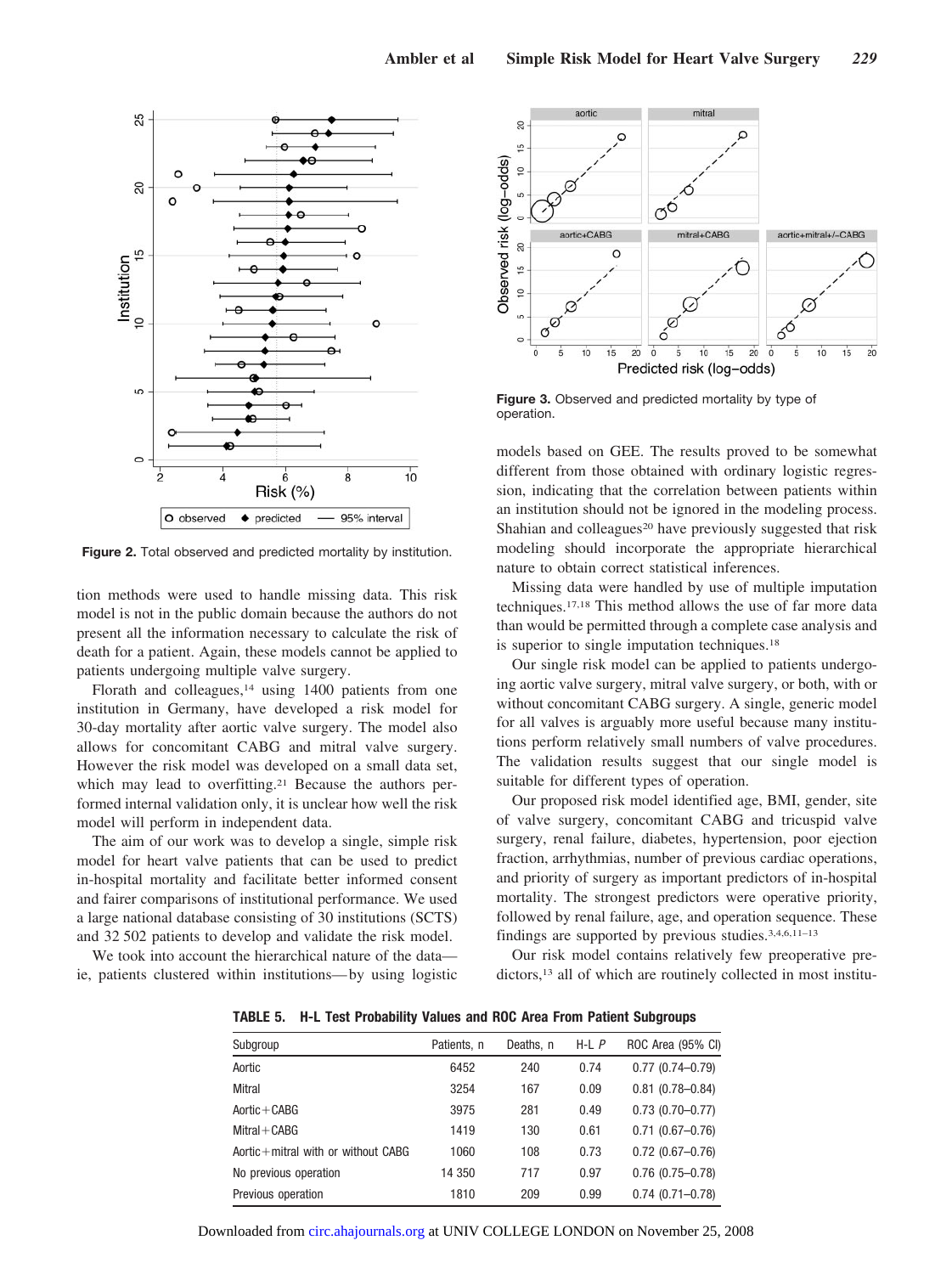

Figure 4. Observed and predicted mortality by operation sequence.

tions in a reliable manner. Including more predictors may limit the applicability of a risk model, particularly in institutions in which resources to collect such data are limited. Some approaches could be adopted even if these predictors

#### **TABLE 6. Risk Model**

| Preoperative Characteristic          | Score          |  |
|--------------------------------------|----------------|--|
| Age, y                               |                |  |
| $50 - 59$                            | 1              |  |
| $60 - 69$                            | $\overline{2}$ |  |
| $70 - 79$                            | 4              |  |
| >79                                  | 5              |  |
| Female gender                        | 1              |  |
| BMI $<$ 20 kg/m <sup>2</sup>         | 2              |  |
| Valve operation                      |                |  |
| Mitral                               | 1              |  |
| Aortic and mitral                    | $\overline{2}$ |  |
| Concomitant tricuspid surgery        | 3              |  |
| Concomitant CABG surgery             | 2              |  |
| Renal failure                        |                |  |
| Creatinine $>$ 200 $\mu$ mol/L       | 3              |  |
| With dialysis                        | 5              |  |
| Arrhythmias                          |                |  |
| Atrial fibrillation/heart block      | 1              |  |
| Ventricular tachycardia/fibrillation | $\overline{2}$ |  |
| Hypertension                         | 1              |  |
| <b>Diabetes</b>                      | 1              |  |
| Ejection fraction, %                 |                |  |
| $30 - 50$                            | 1              |  |
| $<$ 30                               | 4              |  |
| Surgical priority                    |                |  |
| Urgent                               | 2              |  |
| Emergency                            | 7              |  |
| Prior cardiac operation              |                |  |
| 1                                    | 3              |  |
| ≥2                                   | 4              |  |

|  |  |  |  | <b>TABLE 7. Mortality Risk by Total Risk Score</b> |
|--|--|--|--|----------------------------------------------------|
|--|--|--|--|----------------------------------------------------|

| <b>Total Risk Score</b> | Risk, %  |
|-------------------------|----------|
| $\pmb{0}$               | 0.2      |
| $\mathbf{1}$            | 0.4      |
| $\overline{c}$          | 0.6      |
| 3                       | $1.0\,$  |
| $\overline{\mathbf{4}}$ | 1.4      |
| $\overline{5}$          | 2.1      |
| 6                       | 3.0      |
| $\overline{7}$          | 4.1      |
| 8                       | 5.5      |
| 9                       | 7.3      |
| 10                      | 9.3      |
| 11                      | 11.7     |
| 12                      | 14.3     |
| 13                      | 17.2     |
| 14                      | 20.2     |
| 15                      | 23.5     |
| 16                      | 26.7     |
| 17                      | 30.1     |
| 18                      | 33.4     |
| 19                      | 36.6     |
| $20\,$                  | 39.7     |
| 21                      | 42.6     |
| 22                      | 45.5     |
| 23                      | 48.1     |
| 24                      | $50.6\,$ |
| 25                      | 52.9     |

Risk percentages are weighted for year 2003 on.

were missing for some patients. One would be to calculate a range containing the minimum and maximum risks for a patient by assuming the 2 extreme possibilities for a missing predictor value. For example, if a patient is missing information on priority, we could obtain lower and higher risk estimates by assuming "elective" and "emergency," respectively. If we simply assume that the missing value is the most popular category, we will typically underestimate the risk.

Active endocarditis was found to have a statistically significant association with in-hospital mortality. It was excluded from the model because this predictor is collected in -50% of institutions in the United Kingdom. Inclusion of this predictor would immediately limit wider application of the model. Furthermore, active infective endocarditis is a relatively uncommon pathology, responsible for only 4% of valve operations.5 Some elements of the increased risk are likely to be picked up by the weightings for surgical priority, arrhythmias, and renal failure. Our investigation with this predictor suggests that, despite its statistical significance, it may not provide much improvement in model performance.

The data consisted of operations performed over an 8-year period. Consequently, we adjusted for year of operation in our model to allow for possible differences in in-hospital mortality resulting from changes in surgical procedures and patient care over time. This is an approach taken by others.6